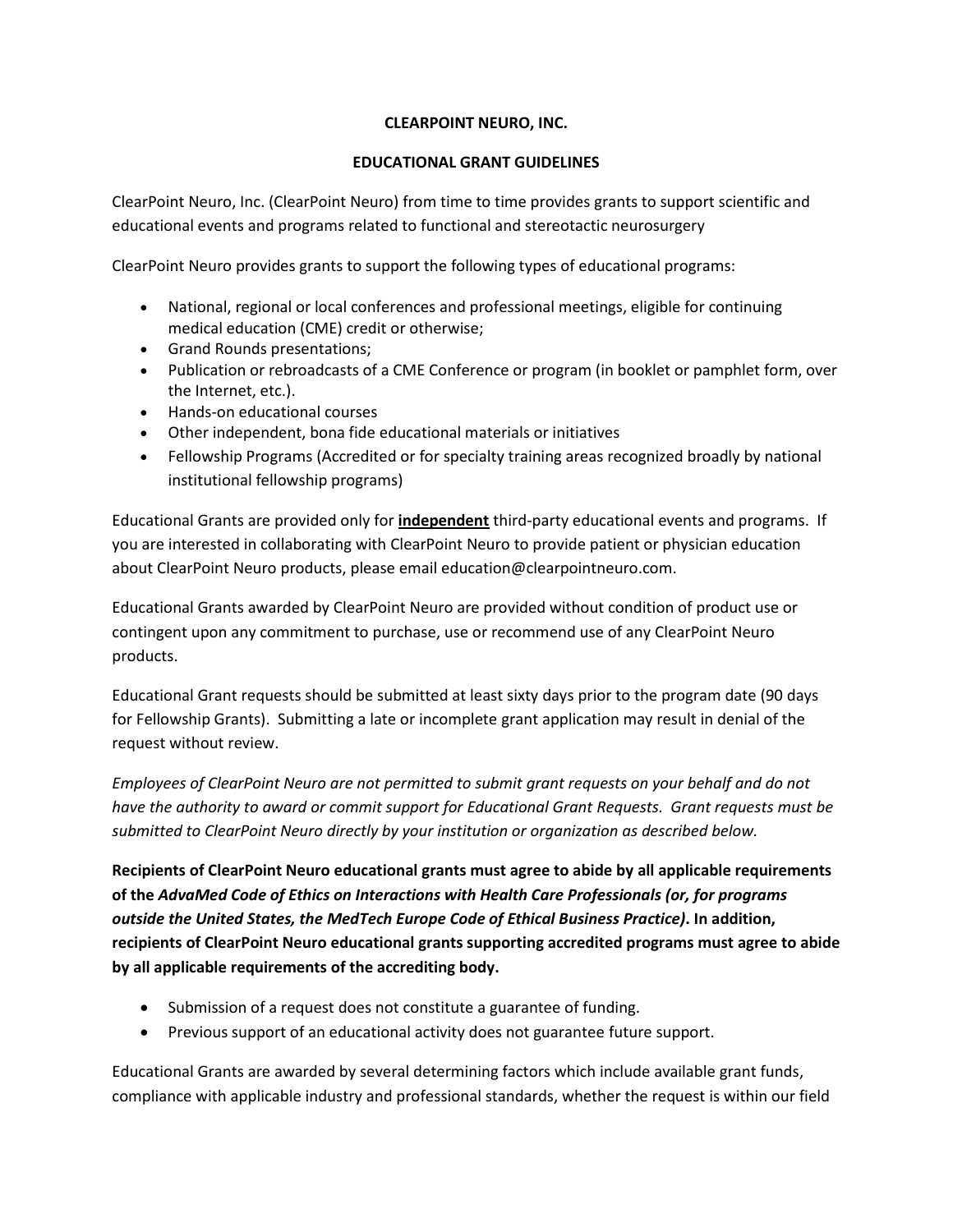of interest, and our corporate business needs. As much as we would like to support all medical educational activities, we appreciate your understanding that all requests cannot be supported.

If your request is approved, you will receive a grant agreement. ClearPoint Neuro must receive a signed copy of the grant agreement from the payee institution or organization prior to disbursing any funds.

### Your request must include all of the following to be considered:

### *For Educational Event Sponsorships:*

**Letter of Request** outlining the nature and purpose of the educational activity, qualifications of speakers, the amount being requested, and general background of the educational activity, and identifying the payee of grant funds.

**Agenda** for the educational activity: topics, number of days and schedule of the program. The agenda should also include any entertainment that will be a part of the program.

**Budget** breaking down how the funds will be utilized within the overall program budget: Faculty, Food, mailing expenses, etc.

**Meeting Objectives**- Provide details on what the program will accomplish for participants along with the need to have the program.

**Statement of Accreditation**- If the program will have continuing education credits, please provide the statement on accreditation from the accrediting institution acknowledging support of your program.

**Program Brochure**- Please only provide a copy of the actual program brochure should it be available. Past program brochures should not be included in your request.

**Levels of Support Available** If applicable, please provide the different levels of support that are available and any promotional opportunities associated with those levels (i.e.: Gold Level, Silver Level, Booth Display, Lunch Sponsor, Bag Sponsor etc.).

#### *For Fellowship Grants***:**

**Letter of Request** outlining the objectives, structure, and beginning and end dates of the fellowship program, fellow qualifications, the amount being requested, general background about the fellowship program, and identifying the payee of grant funds.

**Budget** for fellowship program, including fellow stipend, travel or research expenses, and any overhead charges.

**Program Objectives**- Explain how the program will accomplish its stated objectives, including the research and educational opportunities to be provided to the fellow(s).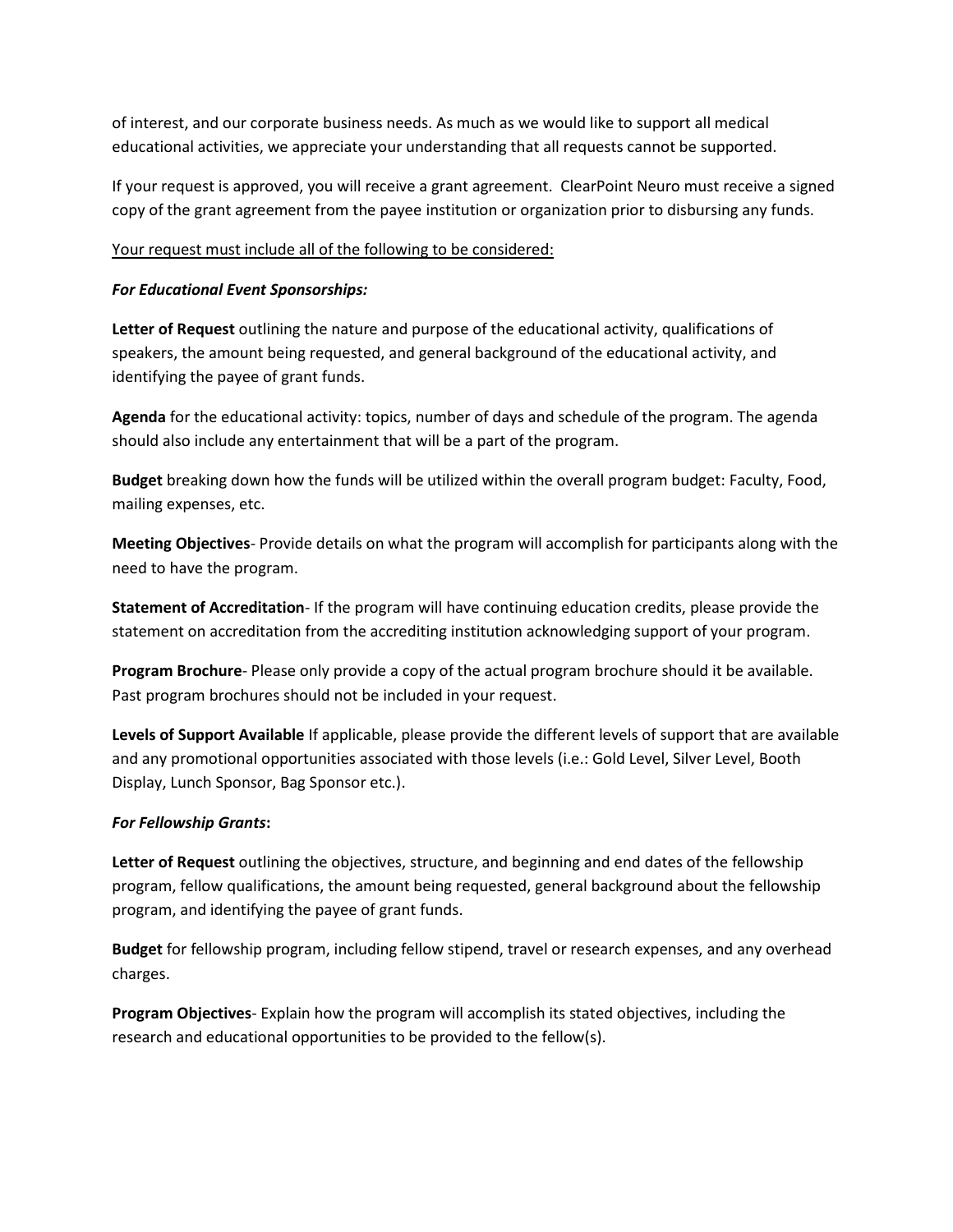**Any Accreditation**- Provide information about the accreditation of the fellowship program, OR alternatively if no accreditation, provide information about how the fellowship program contributes to medical education including information about other recognized medical education institutions who offer similar programs for such specialty training. Note that ClearPoint Neuro recognizes that in certain cases, institutions may not be able to apply for accreditation until they have funding support. In such cases, please include information about any plans for accreditation; any support provided by ClearPoint Neuro will be provided contingent upon receiving such accreditation.

**Nonprofit Status**- Provide evidence of the nonprofit status of the payee organization.

## How to Submit Educational Grant Requests

## *All Grant requests may be submitted by e-mail or hard copy as follows:*

- o Email- Email all documents to: ClinicalAffairs@clearpointneuro.com
- o Mail- Mail all documentation to:

## **ClearPoint Neuro, Inc.**

120 S. Sierra Ave., Suite 100 Solana Beach, CA 92075 Attention: Clinical Affairs

*ClearPoint Neuro has established a Compliance Committee as part of our ongoing commitment to ensure that our interactions with healthcare professionals are conducted with integrity and in compliance with the ClearPoint Neuro Comprehensive Compliance Program, the AdvaMed Code of Ethics and the MedTech Europe Code of Ethical Business Practice.*

Please note, pursuant to the AdvaMed Code of Ethics, Educational Grant funds provided to support third-party educational programs may be used only for the following purposes:

- To defray or reduce the costs of conducting the educational components of a Third-Party Program
- To allow Health Care Professionals-in-training (for example, medical and nursing students, residents, and fellows) to attend the Third-Party Program, provided that the Company does not select or control the selection of the specific Health Care Professionals-in-training who will benefit
- To cover the reasonable compensation, travel, lodging, and modest meals of Health Care Professionals who serve as bona fide faculty at the Third-Party Program
- To provide Health Care Professionals attending the Third-Party Program with items of value permissible under the Code, such as modest meals, refreshments, and educational items

The following is a (non-exhaustive) list of what ClearPoint Neuro will NOT support: